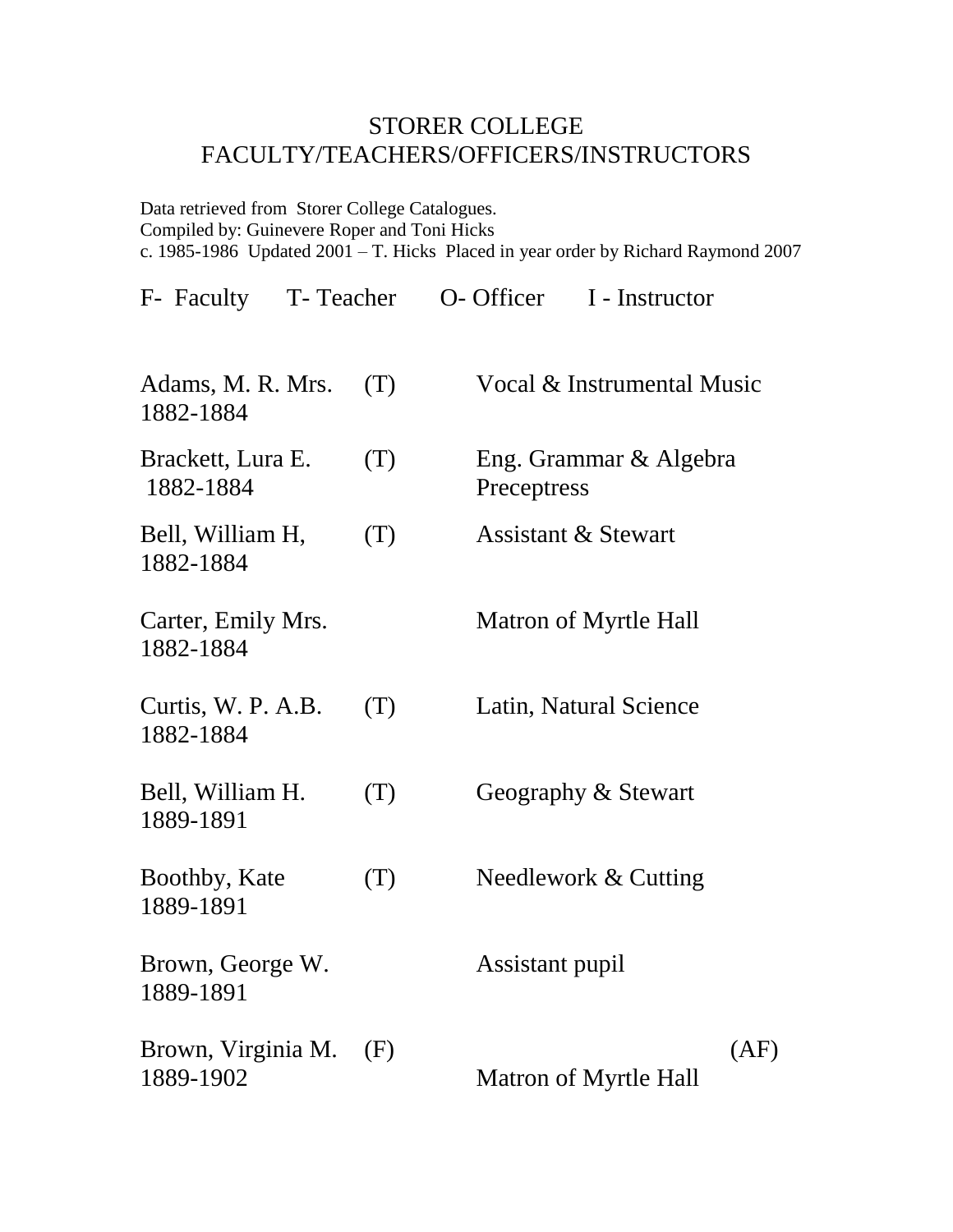| 1903-1909                                   |                   | Cookery                                         |
|---------------------------------------------|-------------------|-------------------------------------------------|
| Addison, William H. (I)<br>1897-1898        |                   | Printing & General Vocal Music                  |
| Baker, Jennie M.<br>1897-1902               | (F & T)           | Needlework, Dom. Science                        |
| Baker, Jennie M.<br>1897-1902               | (O)               | Supt. Of Myrtle Hall<br>(AF)                    |
| Blackburn, Clara<br>1908-1909               | (O)               | Supervisor of Kitchen work                      |
| Benedict, Sarah A.<br>1913-1935             | (F,T,O)           | English                                         |
| Brayton, Nina<br>1915-1917                  | (F & T)           | Dressmaking & Millinery                         |
| Arter, Jared M. Rev. $(F & T)$<br>1916-1920 |                   | <b>Bibical Literature</b>                       |
| Arter, Jared M. Rev. $(O)$<br>1919-1920     |                   | Supt. Of Myrtle Hall                            |
| Arter, M. M. W.<br>1918-1923                | (F & T)           | Hair dressing & Manicuring                      |
| Coe, Amy Belle<br>1918-1919                 |                   | <b>Normal Training Teacher</b>                  |
| Crane, Henry Mrs.<br>1918-1919              | $\left( 0\right)$ | Supervisor Lincoln Hall<br><b>Boarding Club</b> |
| Carpenter, Mary K.<br>1920-1921             | (F & T)           | Domestic Science                                |
| Cassell, Burns Spencer ( $F & T$ )          |                   | Science                                         |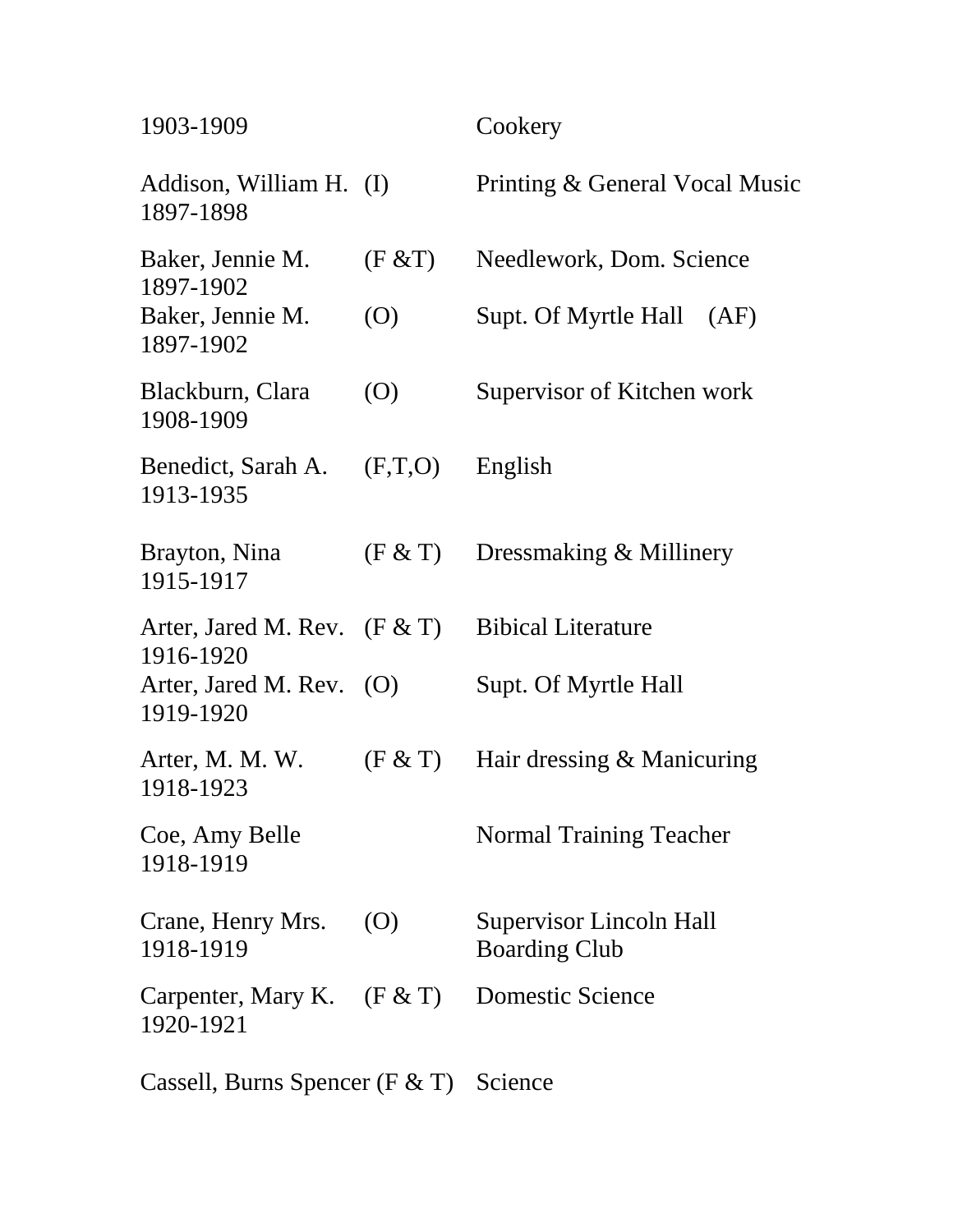1921-1922

Barrow, Ellis Dale (F & T) Chemistry, Biology 1922-1923

Church, Harriet Dudley (F & T) Latin 1922-1938

| Chandler, Lois A.<br>1922-1923              |                    | $(F & T)$ Training Teacher        |
|---------------------------------------------|--------------------|-----------------------------------|
| Alliston, Julie E.<br>1923-1925             | (F & T)            | Training teacher                  |
| Andrews, Jemian H. $(F & T)$<br>1924-1925   |                    | <b>Bible, Social Science</b>      |
| Brunner, Roland H.<br>1924-1925             | (F)                | <b>Student Asst. in Chemistry</b> |
| Crook, May W.<br>1927-1928                  | (F&T)              | Social Science, Bible             |
| Blagden, Phyllis<br>1927-1938               | (F & T)            | Domestic Science                  |
| Blagden, Phyllis<br>1938-1944               | (see Blagden 1927) | $(F & T)$ Home Economics          |
| CashDollar, Margaret (F $&$ T)<br>1938-1939 |                    | Latin                             |
| Anderson, B. Merton $(F & T)$<br>1929-1930  |                    | Chemistry, Biology                |
| Benedict, Sarah A.<br>1929-1930             |                    | English & Sec. of Faculty         |
|                                             |                    |                                   |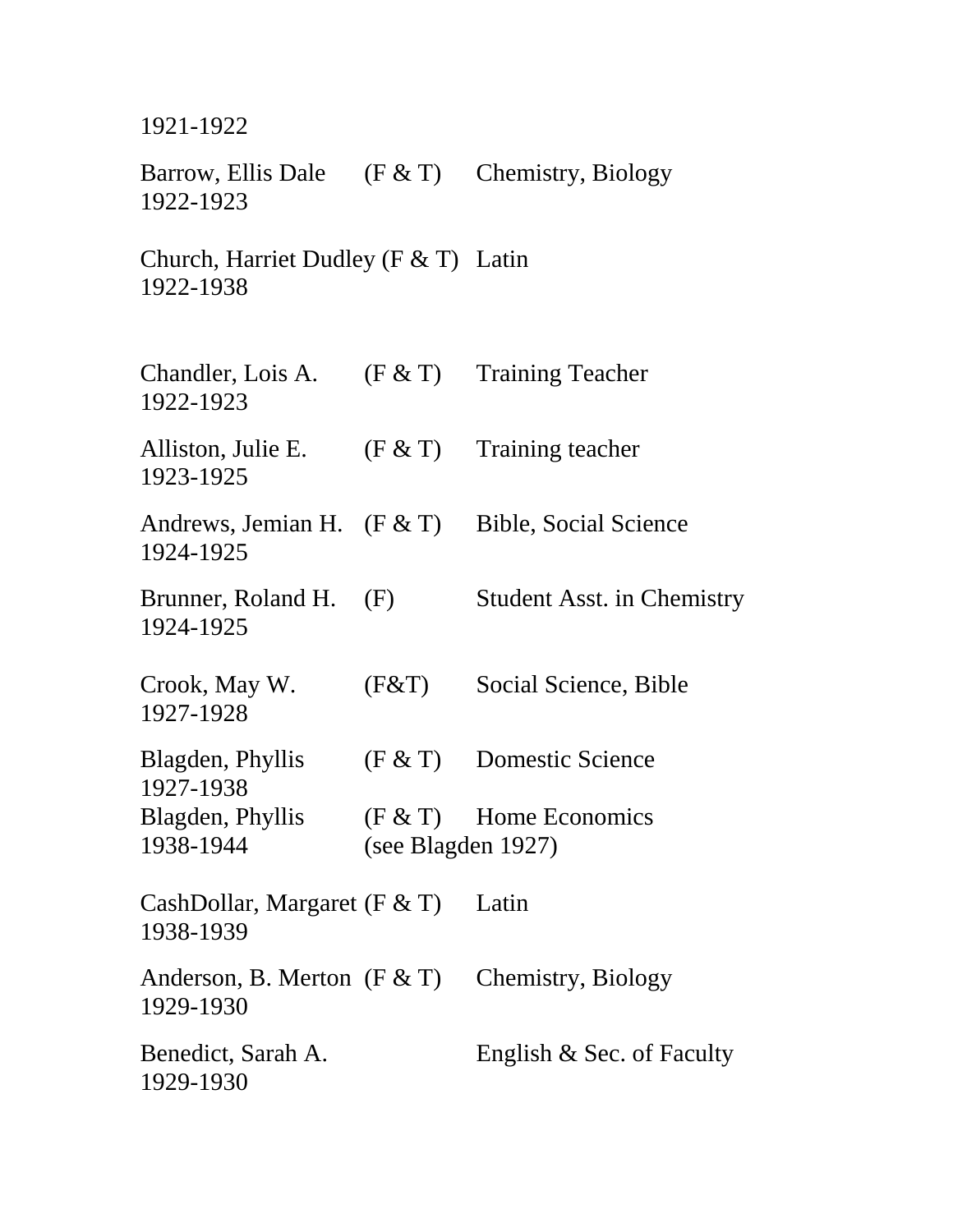| Cook, Pansy Mrs.<br>1929-1930                | (O)                | Registrar                                             |
|----------------------------------------------|--------------------|-------------------------------------------------------|
| Daniel, Margaret Mrs. (O)<br>1929-1930       |                    | Supt. of Lincoln Hall                                 |
| 1931-1942                                    |                    | Briscoe, Madison S. $(F & T)$ Biological Science (AF) |
| Blagden, Phyllis<br>1938-1944                | (see Blagden 1927) | $(F & T)$ Home Economics                              |
| Bonds, Thomas W. $F & T$<br>1939-1940        |                    | History & Social Science                              |
| Bonds, Thomas E.<br>1941-1942                |                    | <b>History</b>                                        |
| Allen, Doris E.<br>1940-1941                 |                    | (Student) Assistant in Music                          |
| Brown, Arlie J.<br>1940-1941                 |                    | <b>Student Asst. in Chemistry</b>                     |
| Cobb, Leonard W.<br>1940-1941                |                    | <b>Student Asst. in Biology</b>                       |
| Austin, Finis H. Rev. $(F & T)$<br>1940-1942 |                    | Bible & Philosophy                                    |
| Brown, Lee<br>1941-1942                      |                    | <b>Student Asst. in Biology</b>                       |
| Bullard, Estella M.<br>1940-1941 and         |                    | $(F & T)$ Home Economics                              |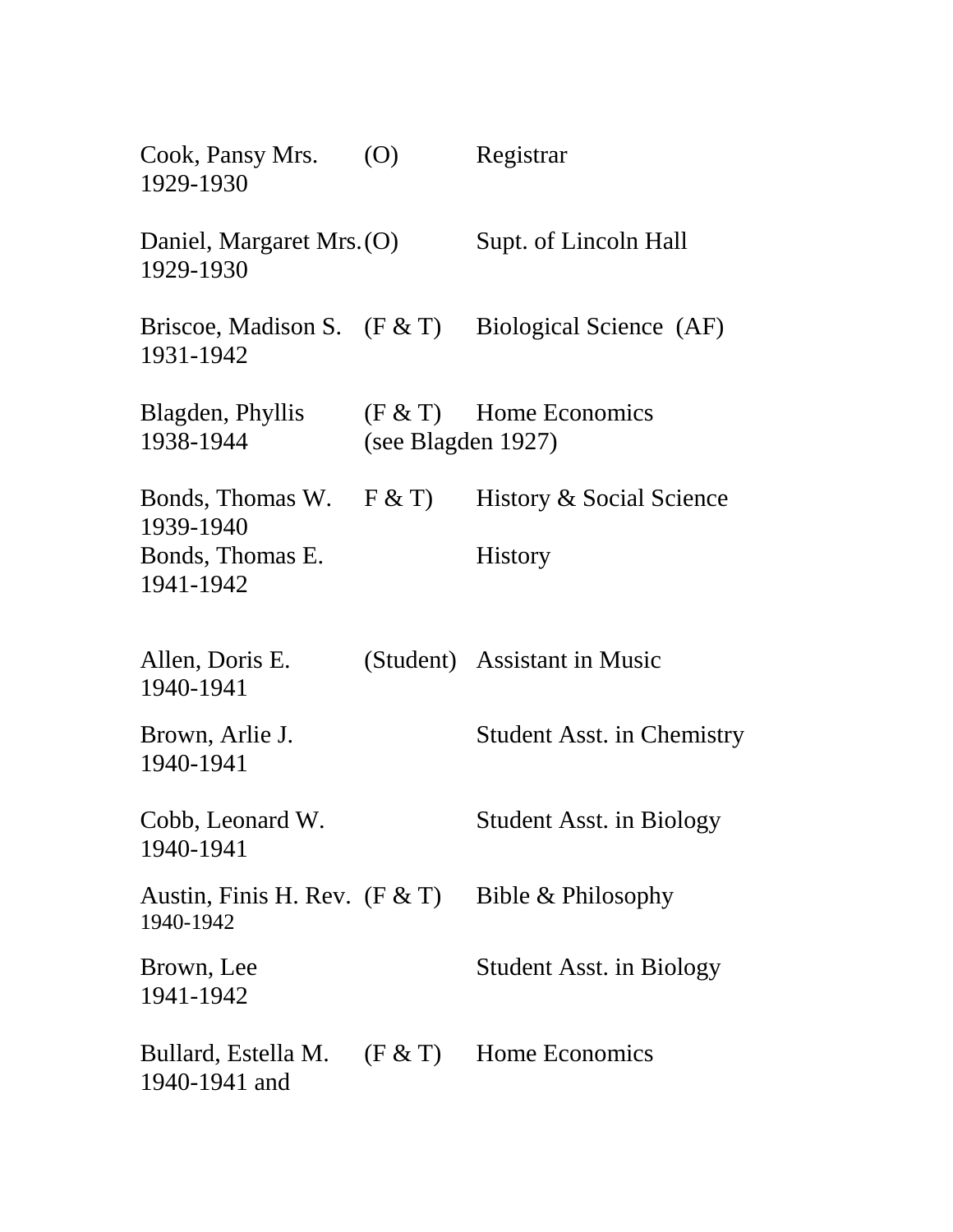1945-1946

| Adams, Anna D.<br>1943-1944                                       | (F & T) | Critic teacher in Home<br>Economics at Page Jackson          |
|-------------------------------------------------------------------|---------|--------------------------------------------------------------|
| Allen, Dorothy E.<br>1945-1946                                    | (F & O) | Cashier                                                      |
| 1945-1946                                                         |         | Austin, Finis H, Rev. $(F & O)$ Director of Public Relations |
| Cook, Marcus Jr.<br>1945-1946                                     |         | $(F & O)$ Dir. Religious Activities                          |
| Craige, Stanton Collins ( $F & O$ ) Registrar<br>1945-1946        |         |                                                              |
| Bird, Elizabeth Brady ( $F \& O$ )<br>1945-1947                   |         | Acting Dean of Women (AF)                                    |
| Bird, Elizabeth Brady (F $\&$ O) House Director (AF)<br>1946-1948 |         |                                                              |
| Brady, Mabel Susie<br>1945-1947                                   | (O)     | <b>Hostess</b>                                               |
| Ashe, Lillian Marion $(F & T)$<br>1947-1948                       |         | <b>House Director</b>                                        |
| Banks, Madeline A. (F & T) Home Economics<br>1947-1948            |         |                                                              |
| Beasley, Lila Juanita $(F & T)$<br>1947-1948                      |         | <b>Business</b>                                              |
| 1947-1948                                                         |         | Boone, Lucy Lorraine (F & O) Cashier & Admn. Assistant       |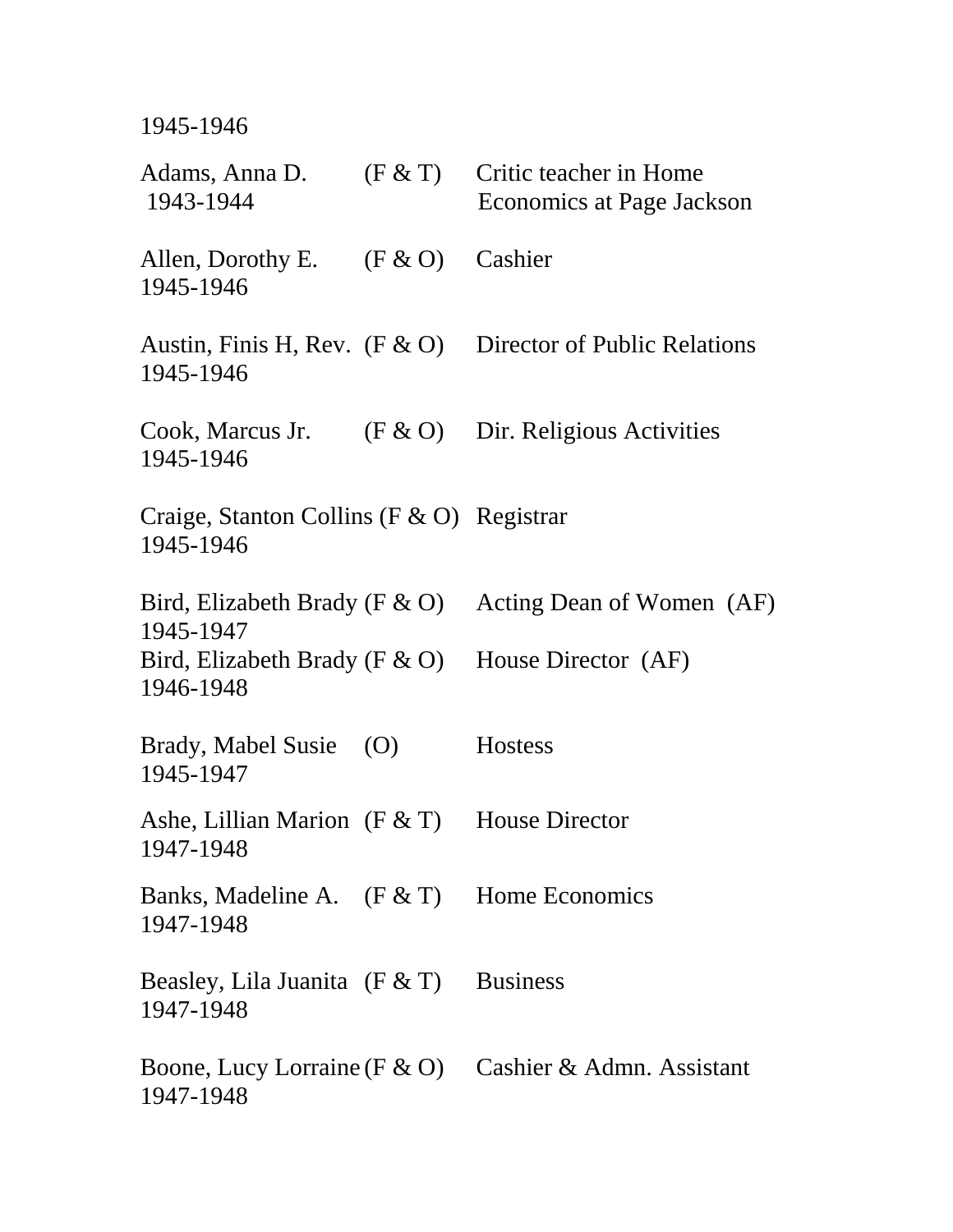| Crockett, David Mack (F&O)<br>1947-1948  |         | <b>Director Public Relations</b>                       |  |
|------------------------------------------|---------|--------------------------------------------------------|--|
| Dandridge, Ernest M. (F&T)<br>1947-1948  |         | Critic Teacher of Science (AF)<br>At Page Jackson      |  |
| Bannerman, Velma K. (F & T)<br>1949-1951 |         | English                                                |  |
| Bryant, Hannah E.<br>1949-1951           | (T & O) | Dean of Women & teacher of<br><b>English Sociology</b> |  |
| Craven, Adam Page $(F & T)$<br>1949-1951 |         | Coach Physical Ed. (AF)                                |  |

| Brackett, L.W. Mrs. $(0 & T)$ |                       |
|-------------------------------|-----------------------|
| 1882-1884, 1889-1891          | Assistant             |
| 1897-1909                     | Drawing               |
| 1913-1916                     | Drawing, Water Colors |
| 1916-1920                     | French & Drawing      |
| 1920-1934                     | Drawing               |
|                               |                       |

| Brackett, Rev. N.C. $(0 & T)$ |                            |
|-------------------------------|----------------------------|
| 1882-1884                     | Principal                  |
| 1882-1884                     | Arithmetic & Pol. Economy  |
| 1889-1891                     | Principal & Teacher of     |
|                               | CivilGovernment & Pedagogy |
| 1908-1909                     | <b>Treasurer</b>           |

Daniel, Margaret Mrs.(O) Supt. of Lincoln Hall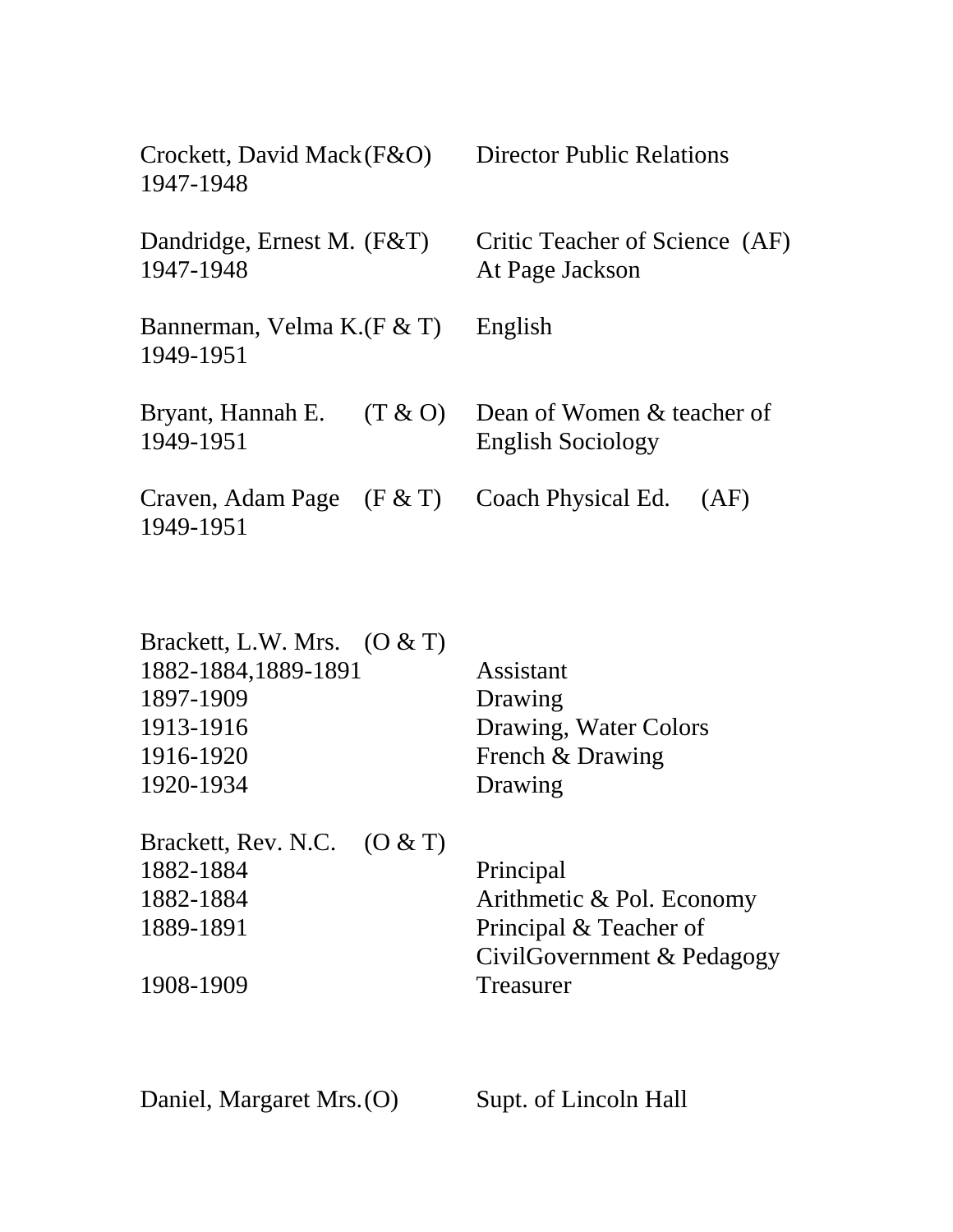| 1929-1930                        |                   |                                |
|----------------------------------|-------------------|--------------------------------|
| Darius, Violet Jones ( $F&O&T$ ) |                   |                                |
| 1945-1946                        |                   | <b>Acting Registrar</b>        |
| 1947-1948                        |                   | Typing (Part time)             |
| 1949-1951                        |                   | Business & Registrar           |
| Darius, Wallace N.               | (F&T)             | Physical Education (AF)        |
| 1947-1948                        |                   |                                |
| Dixon, Gerald T.                 | (F&T)             | <b>Elementary Education</b>    |
| 1949-1951                        |                   |                                |
| Drew, William J.                 | (F&T)             | <b>Mathematics</b>             |
| 1920-1935                        |                   |                                |
| Drew, Susan Mrs,                 | (F&T)             | English                        |
| 1920-1935                        |                   |                                |
| Ewing, Andra L.                  | (F&T)             | Critic teacher at Page Jackson |
| 1945-1948                        |                   |                                |
| Dunjee, John William (O)         |                   | Financial officer (AF)         |
| 1869-1871                        |                   |                                |
| Eyles, Ermine F. Miss $(O)$      |                   | <b>Manager of Book Store</b>   |
| 1929-1930                        |                   |                                |
| Franklin, Coralie L. (T)         |                   | Elocution                      |
| 1882-1884 & 1889-1891            |                   |                                |
| Fraser, Anna G. (F&T)            |                   | Chemistry                      |
| 1931-1935                        |                   |                                |
| Fuller, Thirza M.                | (F&O)             | Cashier                        |
| 1945-1947                        |                   |                                |
| Fulmer, Dorothy J. $(F&T)$       |                   | Latin                          |
| 1939-1942                        |                   |                                |
| Furr, Wm. Franklin (F&T)         |                   | Math & Physics                 |
| 1949-1951                        |                   |                                |
| Goens, Bessie Mrs.               | $\left( 0\right)$ | Chef                           |
| 1929-1930                        |                   |                                |
| Goens, Walter                    | $\left( 0\right)$ | <b>Office Assistant</b>        |
| 1918-1919                        |                   |                                |
| Green, Evangeline M. (F&T)       |                   | English & Librarian            |
| 1914-1918                        |                   |                                |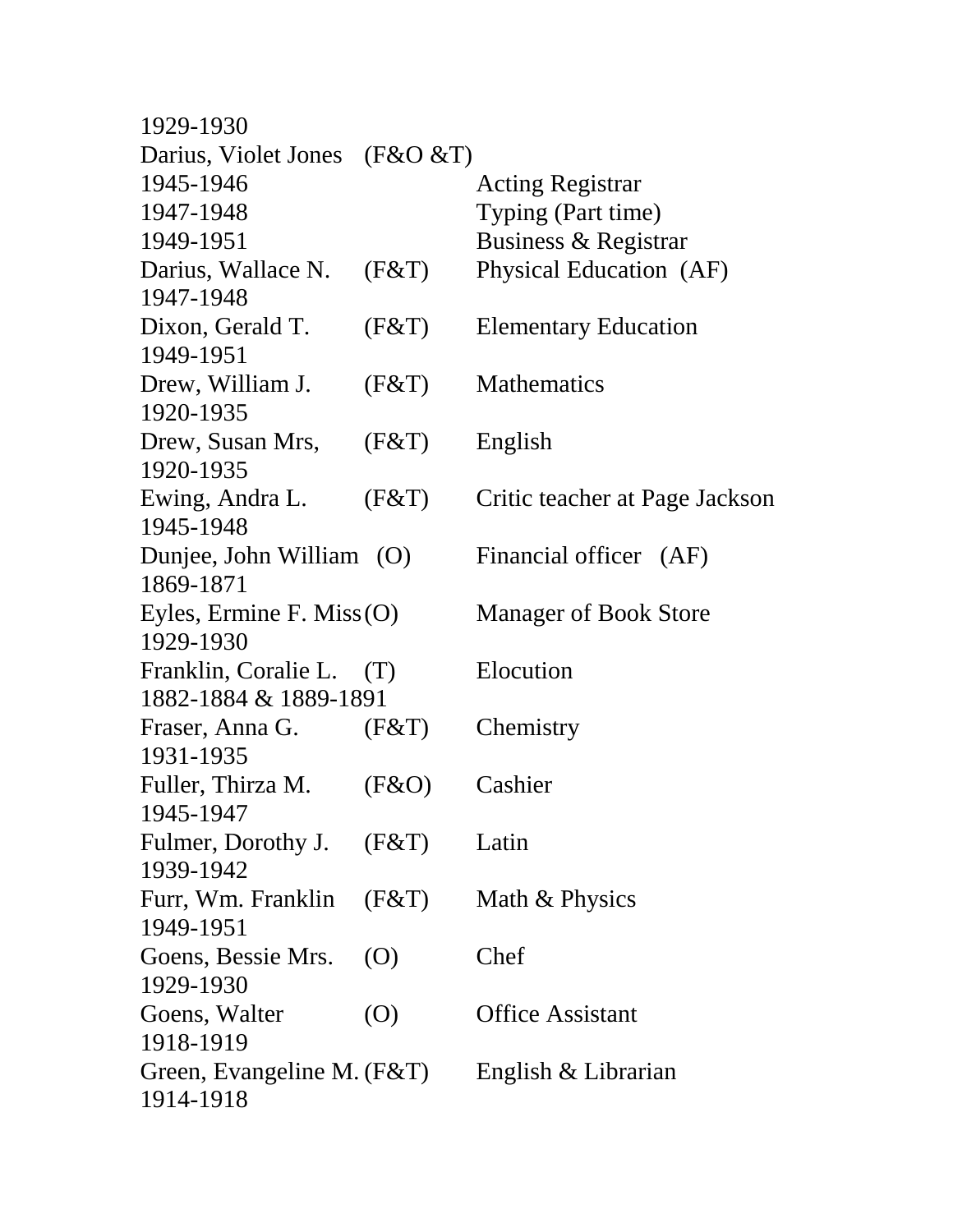| Haley, Zeona H.<br>1947-1948            | (F&T)      | <b>Elementary Education</b>                                 |
|-----------------------------------------|------------|-------------------------------------------------------------|
| Harris, Lillian Mae                     | (0)        | Library Assistant                                           |
| Harrison, Kendell<br>1929-1931          | (F&T)      | Student of Stringed & Wind<br>Instruments                   |
| Hatter, Hamilton A.B. (T)<br>1889-1891  |            | Latin, Natural Science                                      |
| Hazelwood, Harry D. (F&T)<br>1949-1951  |            | <b>Secondary Education</b>                                  |
| Hill, Mary Kennedy<br>1949-1951         | (F&T)      | Home Ec. & Dietitian                                        |
| Hood, Harriet E.<br>1889-1891           |            | <b>Assistant to Pupils</b>                                  |
| Hughey, James T.<br>1897-1898           | (I)        | Carpentry $&$ Steward (AF)<br>Of Lincoln Hall               |
| 1899-                                   | (F & O)    | Bookkeeping & Carpentry &<br>Superintendent of Lincoln Hall |
| Hyslop, Constance<br>1947-1951          | (F&T)      | French, Spanish, Latin                                      |
| Iley, Frances G.<br>1941-1942           | (F&T)      | <b>Elementary Education</b>                                 |
| Irons, H. L.<br>1941-1944<br>1945-1946  | (F&T       | <b>Biology Science</b><br><b>Biology</b>                    |
| Irons, Mary Katherine (O)<br>1945-1946  |            | <b>Manager of Book Store</b>                                |
| Jackson, Lucy<br>1919-1920              | $\left($ O | <b>Supt. Boarding Club Lincoln</b><br>Lincoln Hall          |
| Jemison. Evelyn W. (F&T)<br>1948-1949   |            | Biology (AF)                                                |
| Jemison, James David (F&T)<br>1947-1948 |            | Bookkeeping (AF)                                            |
| Jenness, E C. Mrs. $(F&T)$              |            | Asst. few months, gratuitous<br>1882-1884                   |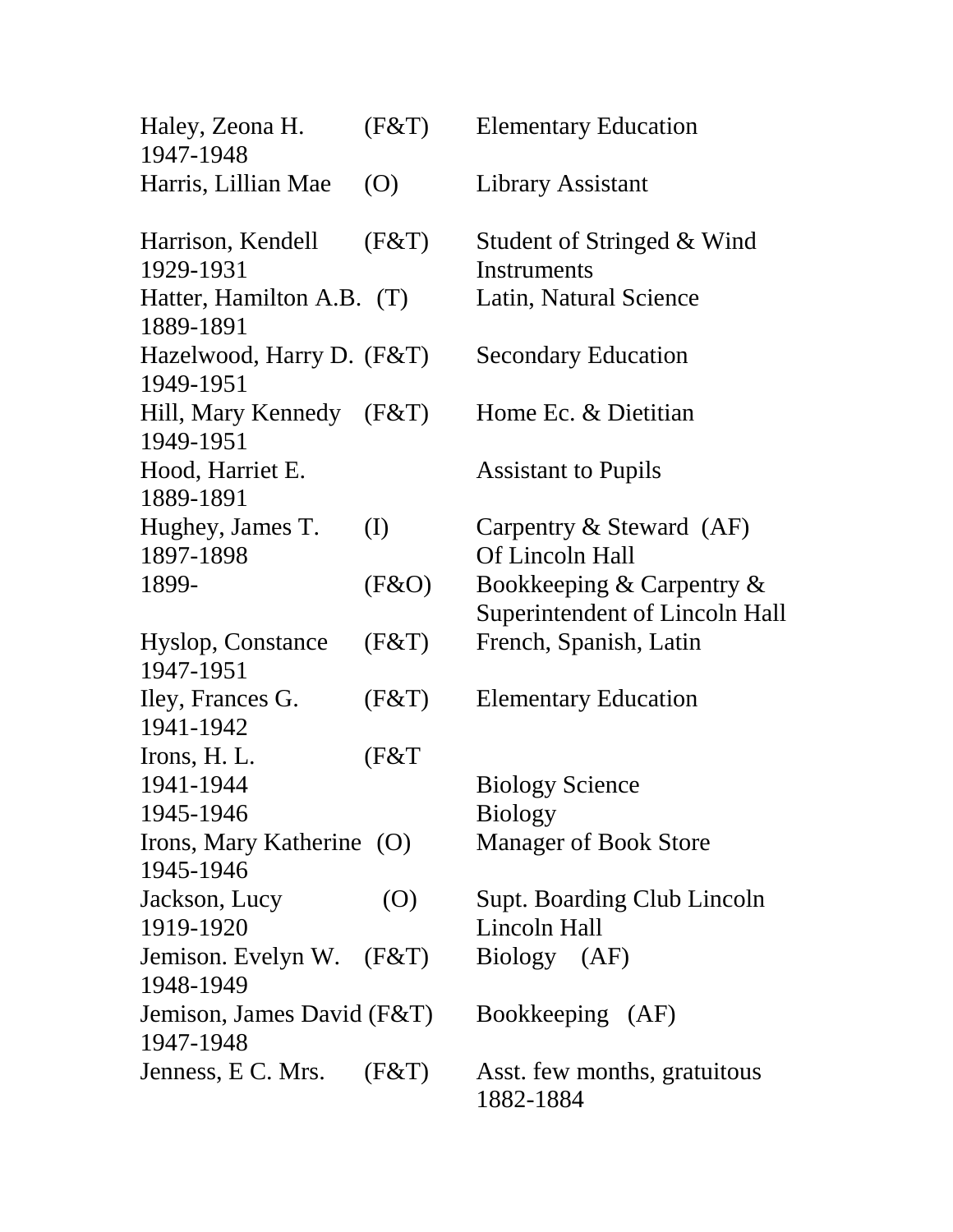|         | Geography, Latin<br>1907-1909                                                                                                   |
|---------|---------------------------------------------------------------------------------------------------------------------------------|
|         | French & History                                                                                                                |
|         | 1913-1914                                                                                                                       |
|         | French                                                                                                                          |
|         | 1914-1916                                                                                                                       |
|         |                                                                                                                                 |
|         | English                                                                                                                         |
|         | 1938-1941                                                                                                                       |
|         | English & Physical Ed.                                                                                                          |
|         | 1941-1942                                                                                                                       |
|         | Vocal & Instrumental Music                                                                                                      |
|         | 1889-1891                                                                                                                       |
|         | 1897-1898                                                                                                                       |
|         | 1901-1902                                                                                                                       |
|         | Vocal & Instrumental Music                                                                                                      |
|         | 1903-1909                                                                                                                       |
|         | Critic teacher at Page (AF)                                                                                                     |
|         | Jackson school                                                                                                                  |
|         | English                                                                                                                         |
| (F&T)   | Chemistry (AF)                                                                                                                  |
|         | 1936-1944                                                                                                                       |
| (F & O) | Dean of Instruction                                                                                                             |
|         | 1944-1945                                                                                                                       |
|         | Chemistry $& \text{Math} \quad (AF)$                                                                                            |
|         | 1945-1948                                                                                                                       |
|         | Dean & teacher of Chairmen of                                                                                                   |
|         | Administration committee                                                                                                        |
|         | 1949-1951                                                                                                                       |
|         | Dean of Men & Director of                                                                                                       |
|         | <b>Religious Activities</b>                                                                                                     |
|         |                                                                                                                                 |
|         | Critic teacher at Grandview (AF)                                                                                                |
|         | 1943-1946                                                                                                                       |
|         | (F&T)<br>Johnson, Emma Miss (T)<br>(I)<br>Johnson, Goldye Kent (F&T)<br>Johnson, Leroy D.<br>(F&T)<br>(F&T)<br>(F & O)<br>(F&T) |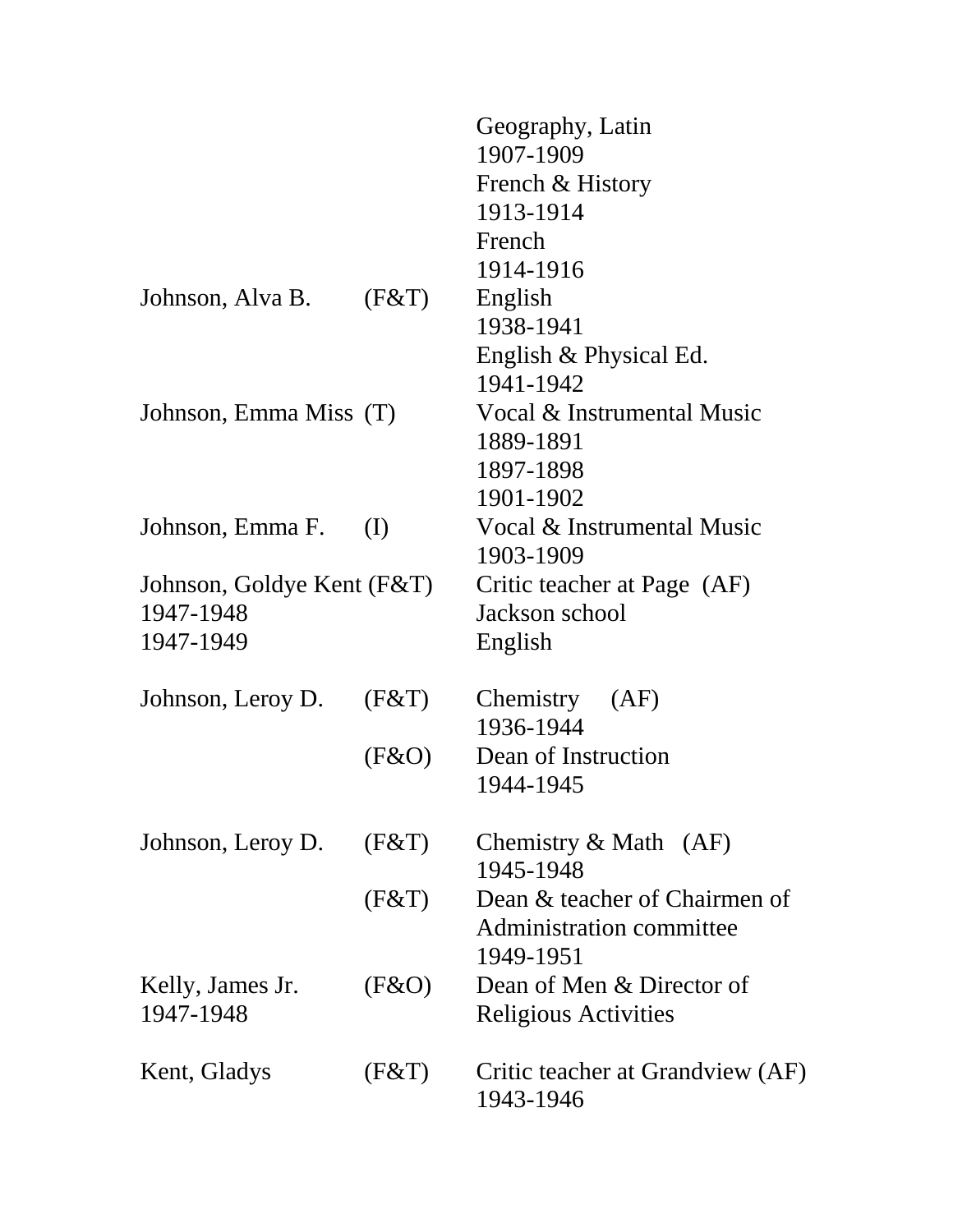|                                          |       | <b>Teacher at Grandview</b><br>1947-1948                                                                                                                                                             |
|------------------------------------------|-------|------------------------------------------------------------------------------------------------------------------------------------------------------------------------------------------------------|
| Kent, William H.<br>1929-1930            | (S)   | <b>Head Janitor</b>                                                                                                                                                                                  |
| King, George V.<br>1947-1948             | (F&T) | Critic teacher at Page Jackson<br><b>Social Studies</b>                                                                                                                                              |
| Lightner, Lura V.                        | (F&T) | English, Grammar, Algebra<br>1889-1891<br>Preceptress Algebra, Botany,<br>Pedagogy<br>1897-1898<br>Algebra & Botany<br>1899-1900<br>Math & Botany<br>1901-1902<br>Math, Botany, Zoology<br>1903-1909 |
| Lightner, Lura V.                        | (F&O) | Treasurer<br>1913-1914                                                                                                                                                                               |
|                                          | (F&T) | Preceptress<br>1915-1925 Retired 1925                                                                                                                                                                |
| Mahoney, Bessie K (O)<br>1908-1909       |       | <b>Supt. Of Brackett Hall</b>                                                                                                                                                                        |
| Malone, Virginia S. $(F&T)$<br>1949-1951 |       | Part time Phys. Ed. & Secretary<br>To Administrative Committee                                                                                                                                       |
| Maxon, Margaret J.                       | (F&T) | Education, Spanish<br>1929-1938<br>Education                                                                                                                                                         |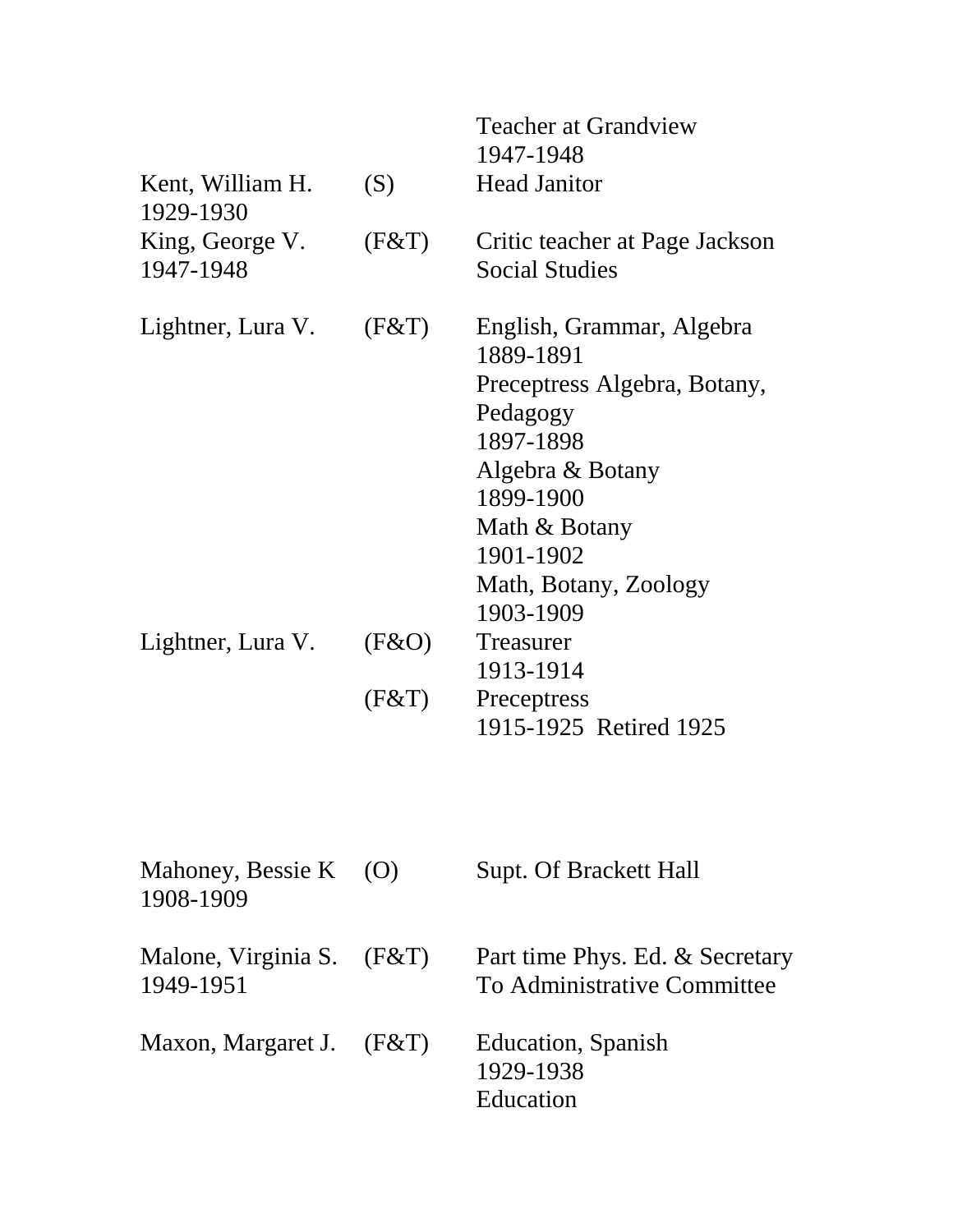|                             |       | 1939-1942                     |
|-----------------------------|-------|-------------------------------|
| McDonald, Elizabeth $(F&T)$ |       | Greek & English               |
|                             |       | 1901-1902                     |
|                             |       | Rhetoric Lit.                 |
|                             |       | 1904-1905                     |
|                             |       | Rhetoric Lit. & History       |
|                             |       | 1907-1908                     |
|                             |       | English Lit. & History        |
|                             |       | 1908-1909                     |
|                             |       | German, History               |
|                             |       | 1913-1916                     |
|                             |       | French, History               |
|                             |       | 1918-1921                     |
|                             |       | French, German                |
|                             |       | 1922-1933                     |
| $\left( 0\right)$           |       | Dean of Women                 |
|                             |       | 1933-1934                     |
| (F&T)                       |       | 1934-1938                     |
| (O&T)                       |       | Dean of Women, French, German |
| $\left( 0\right)$           |       | 1938-1939                     |
|                             |       | Dean of Women                 |
|                             |       | 1939-1940                     |
| (O&T)                       |       | Dean of Women, French, German |
|                             |       | 1941-1944                     |
| McDonald, Elizabeth $(F&T)$ |       | French                        |
|                             |       | 1945-1946                     |
|                             | (F&T) | French, German                |
|                             |       | 1949-1951                     |
| McDonald, Henry             | (F&T) | Principal, Bible Lit.         |
|                             |       | 1898-1899                     |
|                             |       | Phys. Culture, Oratory        |
|                             |       | 1899-1900                     |
|                             |       | Biblical Lit. & Pedagory      |
|                             |       | 1901-1902                     |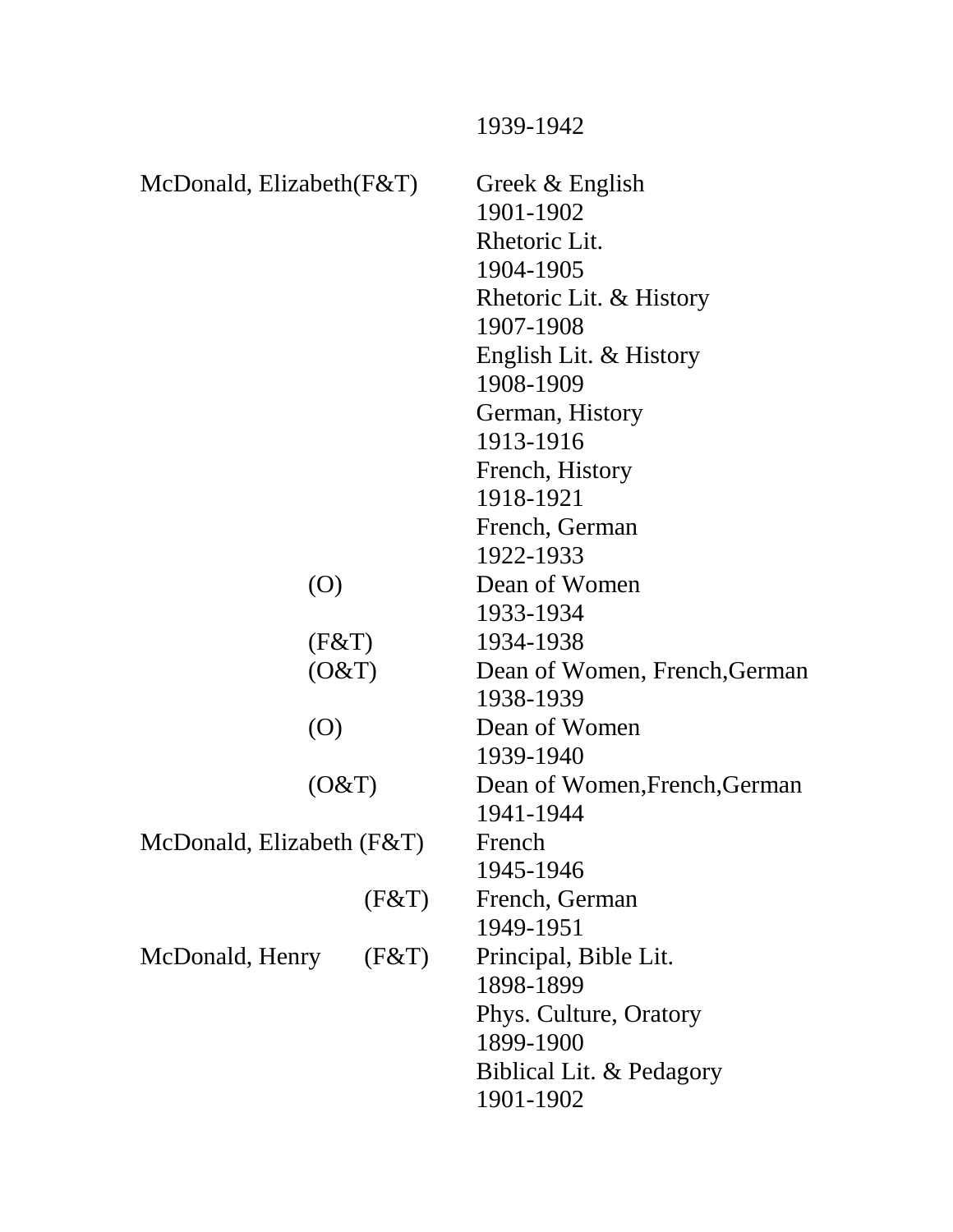|                              | (T&O) | President, Pedagory, Sci., Latin<br>1903-1906 |
|------------------------------|-------|-----------------------------------------------|
|                              |       | Prof. Studies, Greek                          |
|                              |       | 1908-1909                                     |
|                              |       | Science                                       |
|                              |       | 1913-1914                                     |
|                              |       |                                               |
|                              |       | Prof. Studies, science                        |
|                              |       | 1914-1923                                     |
|                              |       | Psychology, Ethics                            |
|                              |       | 1923-1939                                     |
|                              |       | Psychology, Government                        |
|                              |       | 1939-1940                                     |
|                              | (O&T) | President, Treasurer, Physcol.                |
|                              |       | Government                                    |
|                              |       | 1940-1943                                     |
| McDonald, Lilian             | (F&T) | Home Economics                                |
|                              |       | 1949-1951                                     |
| McKinney, John W. $(F&T)$    |       | <b>Band Master, Orchestra</b>                 |
|                              |       | 1914-1925 (Died in '25)                       |
|                              |       |                                               |
| McKinney, Phyllis K. $(F&T)$ |       | English                                       |
|                              |       | 1947-1948                                     |
| McKinney, Richard I. (F&O)   |       | President                                     |
|                              |       | 1944-1950                                     |
|                              |       |                                               |
| McIntyre, Donald K. $(F&O)$  |       | College Physician                             |
|                              |       | 1949-1951                                     |
| Metcalf, Alice M.            | (F&T) | Algebra, Botany                               |
|                              |       | 1913-1914                                     |
| Miles, Charlotte K.          | (T)   | Botany, Math                                  |
|                              |       | 1908-1909                                     |
| Minor, Madlyn M.             | (O)   | Dietitian                                     |
|                              |       | 1945-1946                                     |
| Moore, David C.              | (F&T) | <b>Stringed Instrument</b>                    |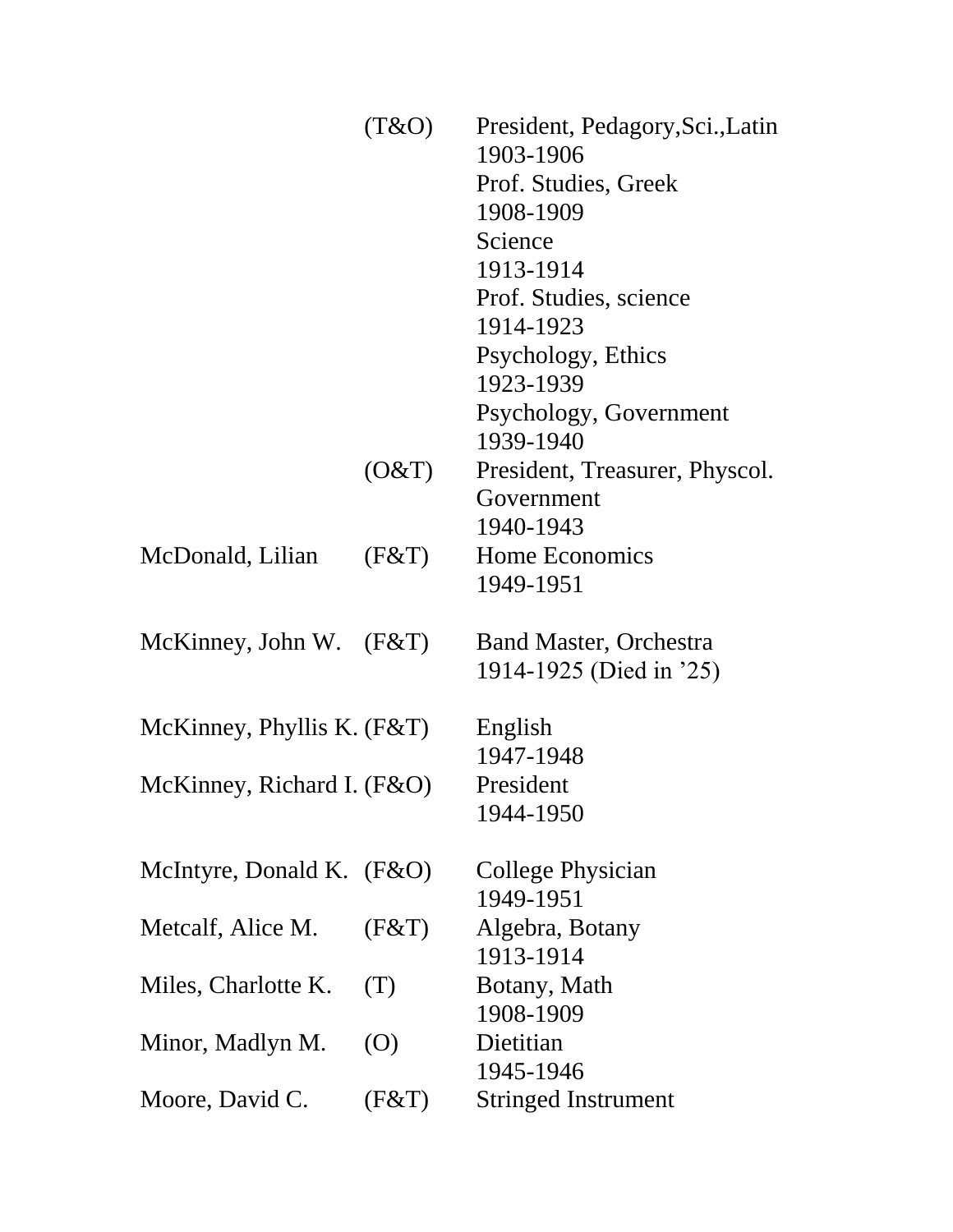|                             |                   | 1936-1937                          |
|-----------------------------|-------------------|------------------------------------|
| Moore, Sarah R.             | (F&T)             | <b>Social Science</b>              |
|                             |                   | 1920-1921                          |
| Moore, Solomon G.           | $\left( 0\right)$ | <b>College Physician</b>           |
|                             |                   | 1947-1948                          |
| Motte, I. Birneisis         | (F&T)             | Training teacher                   |
|                             |                   | 1920-1921                          |
| Nason, Charlotte M. $(F&T)$ |                   | Music                              |
|                             |                   | 1915-1919                          |
| Napper, Clarence T. (F&T)   |                   | <b>Critic Teacher</b>              |
|                             |                   | 1939-1942                          |
|                             | (O&T)             | Principal of Grandview             |
|                             |                   | Teacher grades, 6,7,8              |
|                             |                   | 1943-1944                          |
|                             |                   | Principal of Grandview             |
|                             |                   | 1945-1948                          |
| Newcomer, Celeste B.(F&T)   |                   | Cookery, Sanitation                |
|                             |                   | 1913-1914                          |
|                             |                   | Cookery, Home Nursing              |
|                             |                   | 1915-1919                          |
|                             |                   | <b>Nursing</b>                     |
|                             |                   | 1919-1920                          |
|                             |                   | Domestic Science                   |
|                             |                   | 1922-1924                          |
| Newman, George L. (F&T)     |                   | Chemistry & Biology                |
|                             |                   | 1923-1928                          |
| Newsome, Spencer H. (F&T)   |                   | <b>Secondary Education</b>         |
|                             |                   | 1947-1948                          |
| Osgood, Ernest Rev. $(O&T)$ |                   | Principal, teacher of Oratory,     |
|                             |                   | <b>Biblical Lit. Phys, Culture</b> |
|                             |                   | 1897-1898                          |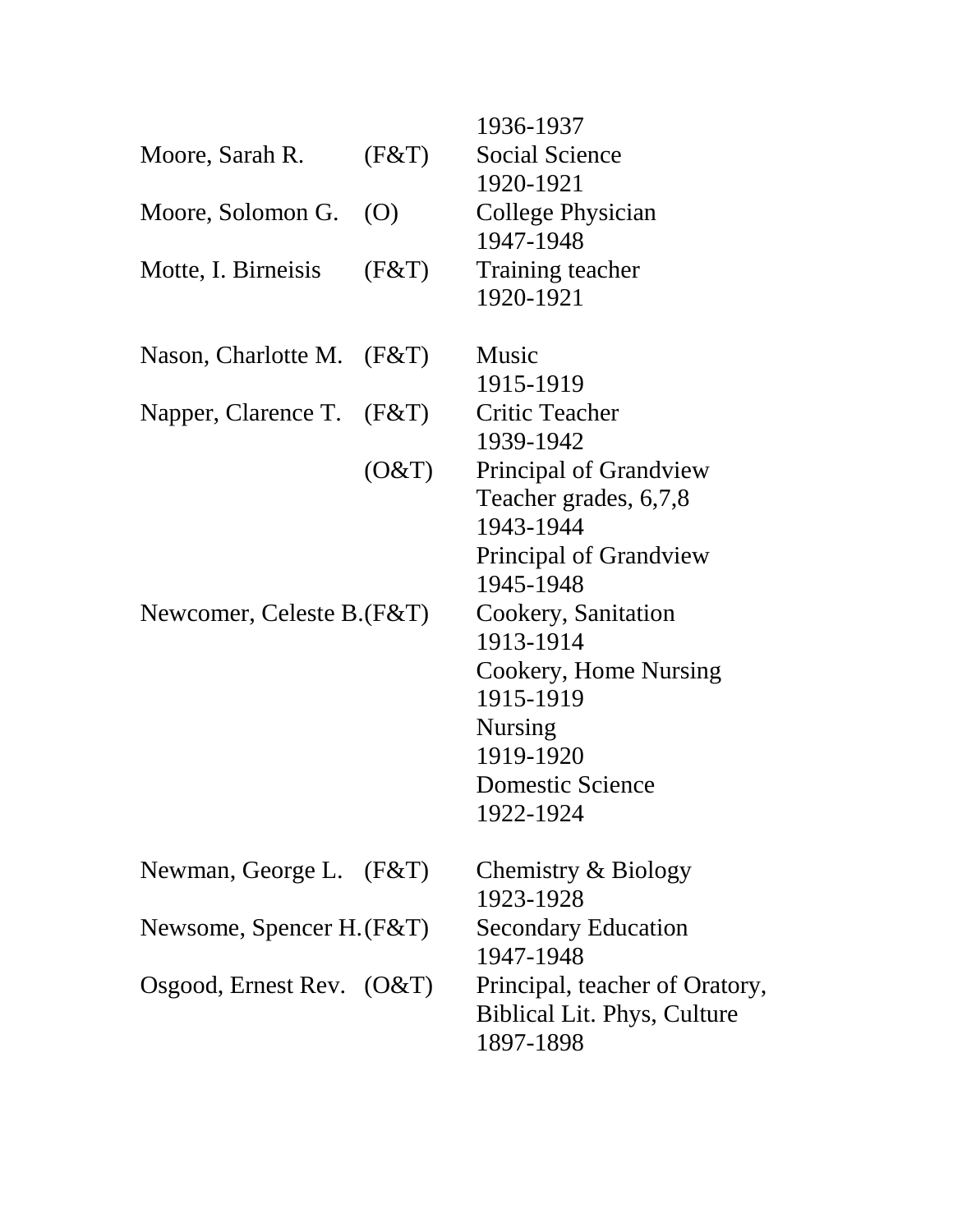| Page, Mary W.               | (F&T)             | Critic Teacher at (AF)<br>Grandview Grades 1 & 2<br>1943-1944<br>Critic Teacher at Grandview |
|-----------------------------|-------------------|----------------------------------------------------------------------------------------------|
|                             |                   | 1945-1948                                                                                    |
| Pawley, Thomas D.           | (F&T)             | English & Member of Admin-<br>istration Committee<br>1949-1951                               |
| Pearsall, Howard T.         | (F&T)             | Music                                                                                        |
|                             |                   | 1947-1948                                                                                    |
| Pearsall, Thelma            | (F&T)             | Cataloger<br>1947-1948                                                                       |
|                             |                   |                                                                                              |
| Peregoy, William R. $(F&T)$ |                   | Carpentry                                                                                    |
|                             |                   | 1903-1905                                                                                    |
|                             |                   | Carpentry & Woodwork                                                                         |
|                             |                   | 1905-1909                                                                                    |
|                             |                   | Carpentry & Woodwork                                                                         |
|                             |                   | 1913-1919                                                                                    |
| Percy, John E. Jr.          | (F&T)             | Bible & Philosophy                                                                           |
|                             |                   | 1941-1942                                                                                    |
| Porter, John                |                   | <b>Assistant to Pupils</b>                                                                   |
|                             |                   | 1889-1891                                                                                    |
|                             |                   |                                                                                              |
| Quiring, Karl D.            | (F&T)             | Math & Physics                                                                               |
|                             |                   | 1939-1942                                                                                    |
| Ramer, Fred R.              | (O&T)             | Principal of Summer School in                                                                |
|                             |                   | Martinsburg & teacher of                                                                     |
|                             |                   | Education                                                                                    |
|                             |                   | 1940-1942                                                                                    |
| Randolph, Mary L.           | $\left( 0\right)$ | <b>Secretary to President</b>                                                                |
|                             |                   | 1945-1947                                                                                    |
| Read, George I.             | (F & O)           | <b>Business Manager</b>                                                                      |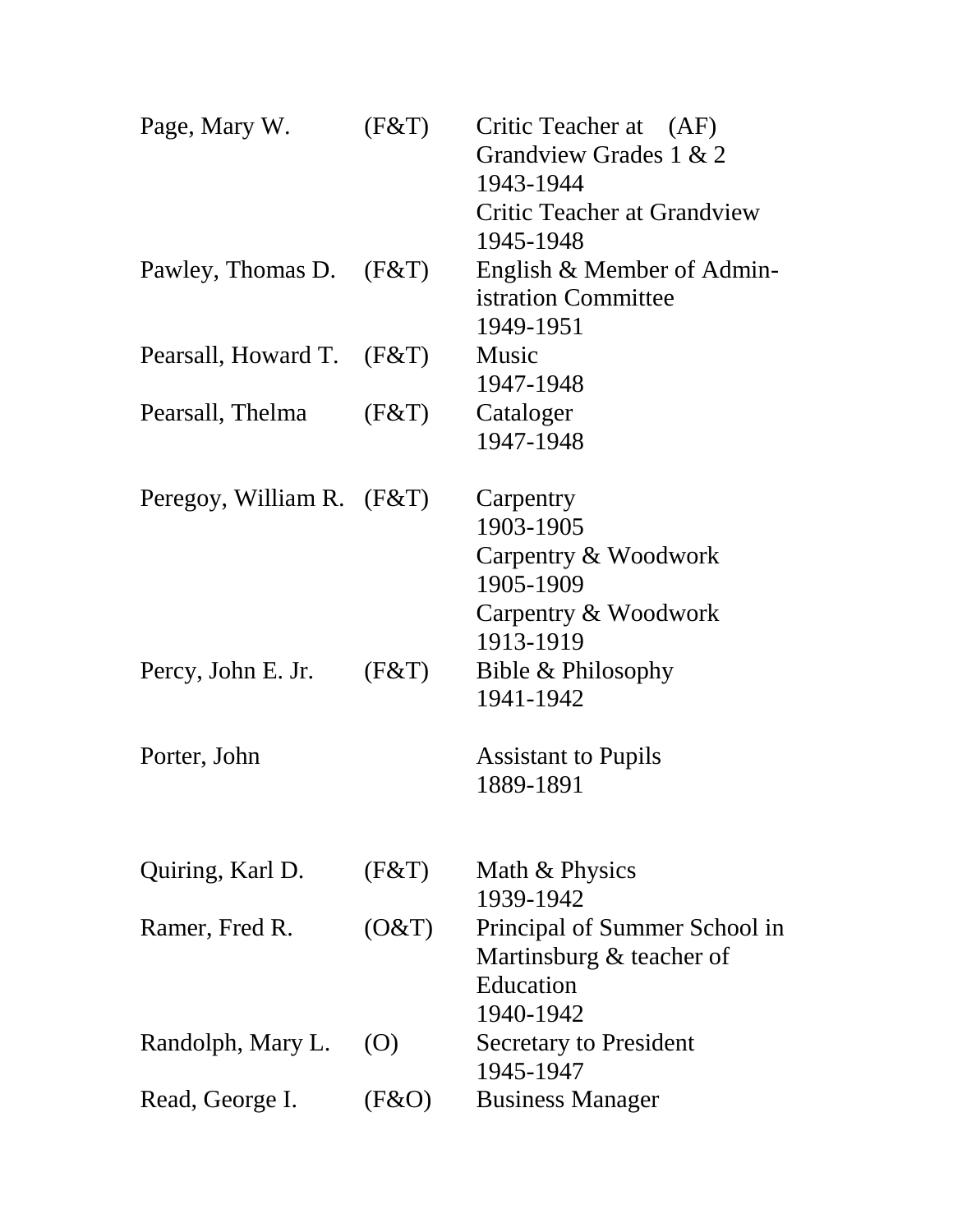|                           |                   | 1945-1947                               |
|---------------------------|-------------------|-----------------------------------------|
|                           | (F&T)             | <b>Business</b>                         |
|                           |                   | 1947-1948                               |
| Read, Hannah H.           | (F&T)             | Math                                    |
|                           |                   | 1947-1948                               |
| Reed, Margaret G.         | (F&T)             | Domestic Science/Part time              |
|                           |                   | 1924-1925                               |
| Roberts, Mildred          | (F&T)             | Home Economics<br>1941-1942             |
| Ross, Edna                | $\left($ O        | <b>Office Assistant</b>                 |
|                           |                   | 1919-1920                               |
| Rounds, Louise S.         | (F&T)             | American Lit. Rhetoric<br>1908-1909     |
| Sands, Claire E.          | (F)               | Latin, Greek, Lit.<br>1897-1898         |
|                           |                   | Science & Math                          |
|                           |                   | 1899-1900                               |
|                           |                   | A.M. Latin & Lit.                       |
|                           |                   | 1901-1902                               |
| Saunders, William         | (F)               | Nat. Sci. Arith. & Latin (AF)           |
|                           |                   | 1907-1909                               |
|                           | $\left( 0\right)$ | Supt. Lockwood House<br>1908-1909       |
|                           |                   |                                         |
| Saunders, Wm. Allen (F&T) |                   | Prof, Studies/Science (AF)<br>1913-1917 |
|                           |                   | <b>Classification Committee</b>         |
|                           |                   | 1918-1919                               |
|                           | (F&T)             | Math. Science                           |
|                           |                   | 1918-1930                               |
|                           |                   | Math. Bible                             |
|                           |                   | 1931-1939                               |
|                           |                   | Math & Natural Science                  |
|                           |                   | 1939-1944                               |
|                           |                   |                                         |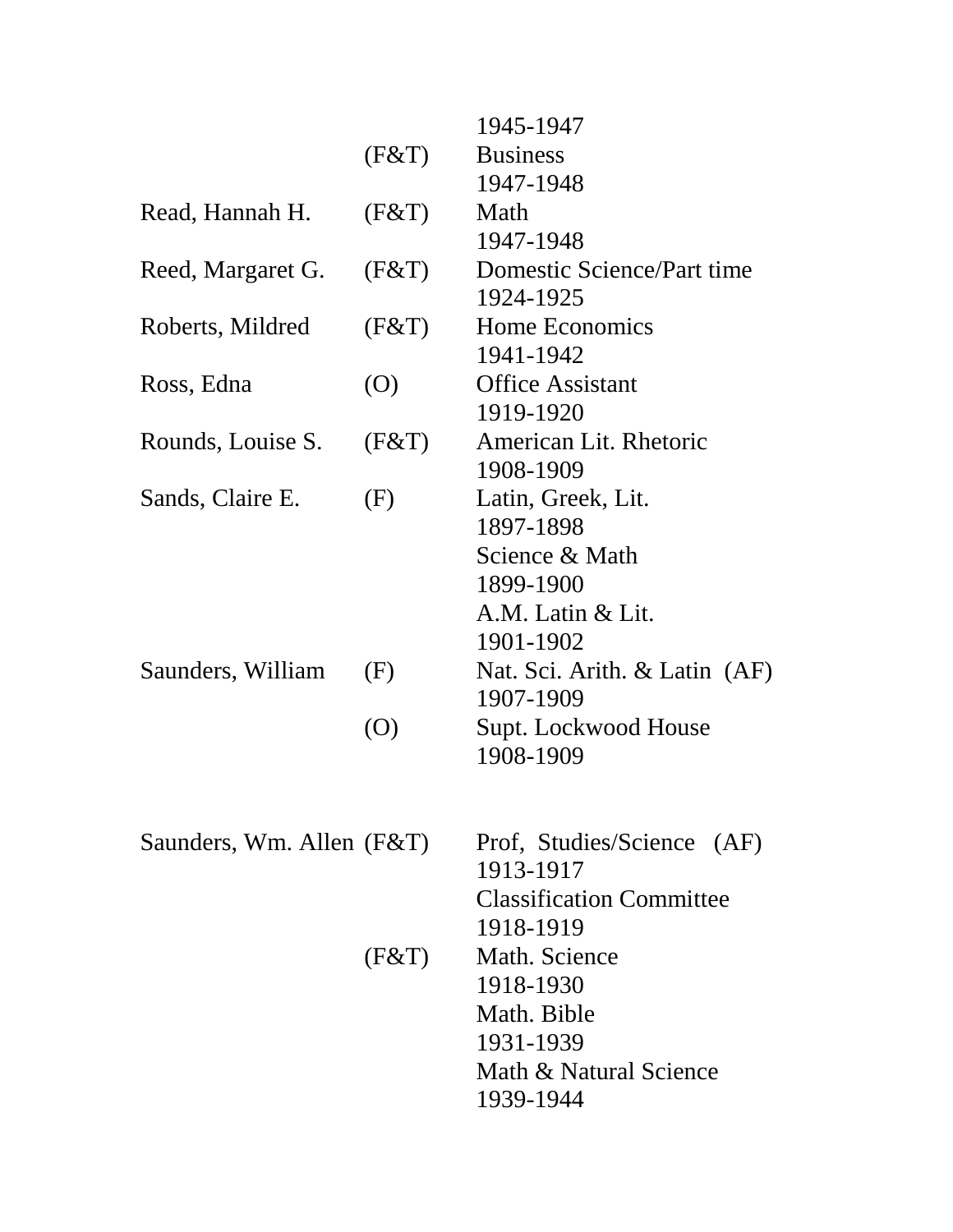|                     |                   | Science & Math                 |
|---------------------|-------------------|--------------------------------|
|                     |                   | 1945-1946                      |
|                     |                   | Science & Math                 |
|                     |                   | 1949-1951                      |
| Schumaker, A. Jr    | (F&T)             | Sociology & Economics          |
|                     |                   | 1941-1951                      |
|                     |                   | Meamber of Admin. Comm.        |
| Seagrave, Rachael   | (F&T)             | Education                      |
|                     |                   | 1943-1946                      |
| Simms, Lizzie Miss. |                   | <b>Assistant Pupils</b>        |
|                     |                   | 1882-1884                      |
| Sims, Eliza W.      | (F&T)             | Sewing & Dressmaking (AF)      |
|                     |                   | 1903-1909                      |
|                     | (0)               | <b>Supt. Sinclair Cottage</b>  |
|                     |                   | 1908-1909                      |
| Sims, Elizabeth     | (F&T)             | Sewing & Dressmaking           |
|                     |                   | 1913-1919                      |
| Sims, William F.    |                   | Assistant for few months       |
|                     |                   | 1989-1891                      |
| Slater, Stevens, C. | (F&T)             | Music                          |
|                     |                   | 1919-1921                      |
| Smith, Ella V.      |                   | Matron of Myrtle Hall (AF)     |
|                     |                   | And Asst. Pupils               |
|                     |                   | 1889-1891                      |
|                     |                   |                                |
| Smith, Ella V.      | (F)               | Eng, Gram. Arith, & History    |
|                     |                   | 1897-1898                      |
|                     | (F&T)             | Arith. & History               |
|                     |                   | 1899-1900                      |
|                     | (F & O)           | Supt. Of Myrtle Hall           |
|                     |                   | 1903-1905                      |
|                     | (F&T)             | Arith. History, Bookkeeping    |
|                     |                   | 1907-1909                      |
|                     | $\left( 0\right)$ | Secretary of Faculty 1908-1909 |
|                     | (F&T)             | Bookkeeping, P.E., Geog.       |
|                     |                   |                                |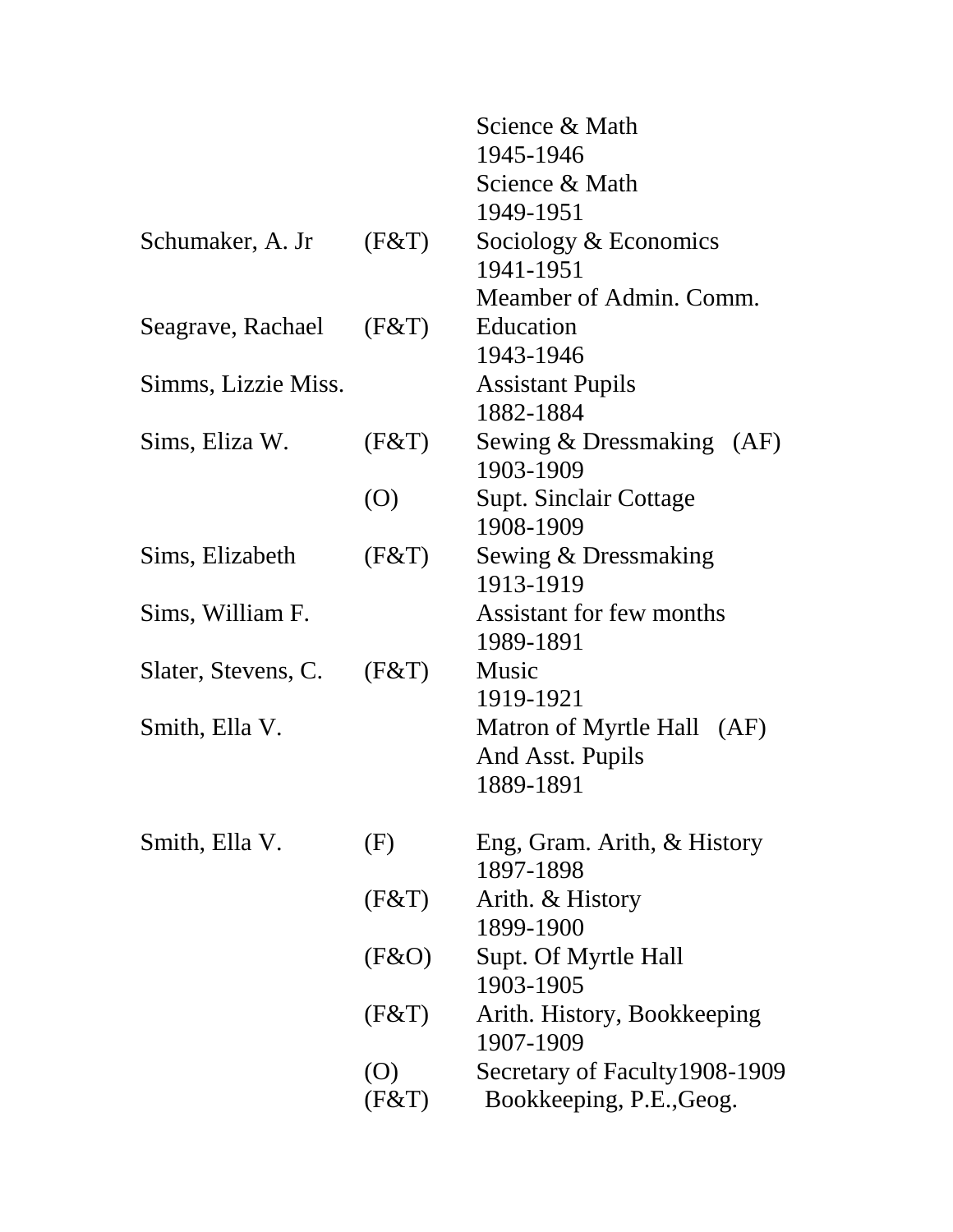|                            |            | 1913-1914                             |
|----------------------------|------------|---------------------------------------|
|                            |            | Supt. Of Lincoln Hall                 |
|                            |            | 1918-1920                             |
|                            |            | <b>Classification Comm.</b>           |
|                            | (F&T)      | Drawing & Water Colors                |
|                            |            | 1914-1915                             |
|                            |            | English, Bookkeeping                  |
|                            |            | 1915-1919                             |
|                            |            | Supt. of Lincoln Hall                 |
|                            |            | 1919-1920                             |
|                            | (F&T)      | English & Bookkeeping                 |
|                            |            | 1920-1929                             |
| Smith, Eula Mae            | $\left($ O | <b>Administration Asst. Dietitian</b> |
|                            |            | 1947-1948                             |
| Smith, Olive H.            | (O)        | <b>Office Assistant</b>               |
|                            |            | 1918-1919                             |
| Southwell, C.A.E.          |            | Assistant for few months              |
|                            |            | 1982-1984                             |
| Spriggs, John V.           | (F)        | <b>Assistant Pupils</b>               |
|                            |            | 1882-1884                             |
|                            |            | Reading, Arith. Geography             |
|                            |            | 1897-1898                             |
| Stanback, Thurman W. (F&T) |            | English                               |
|                            |            | 1947-1948                             |
| Steadman, Fred             |            | Purchasing Agent 1929-1930            |
| Steadman, Fred A.          | (F&O)      | Supt. of Building $&$ Grounds         |
|                            |            | 1945-1948                             |
| Tatten, Pearl Elsie        | (F&T)      | Music (AF)                            |
|                            |            | 1922-1951                             |
| Thomas, R. W.S.            | (F&T)      | Hair Dressing & Manicuring            |
|                            |            | 1915-1916                             |
| Thornton, T.               | (F&T)      | <b>Manual Training</b>                |
|                            |            | 1915-1918                             |
| Towne, W.O.                | (F&T)      | <b>Instruction in Printing</b>        |
|                            |            |                                       |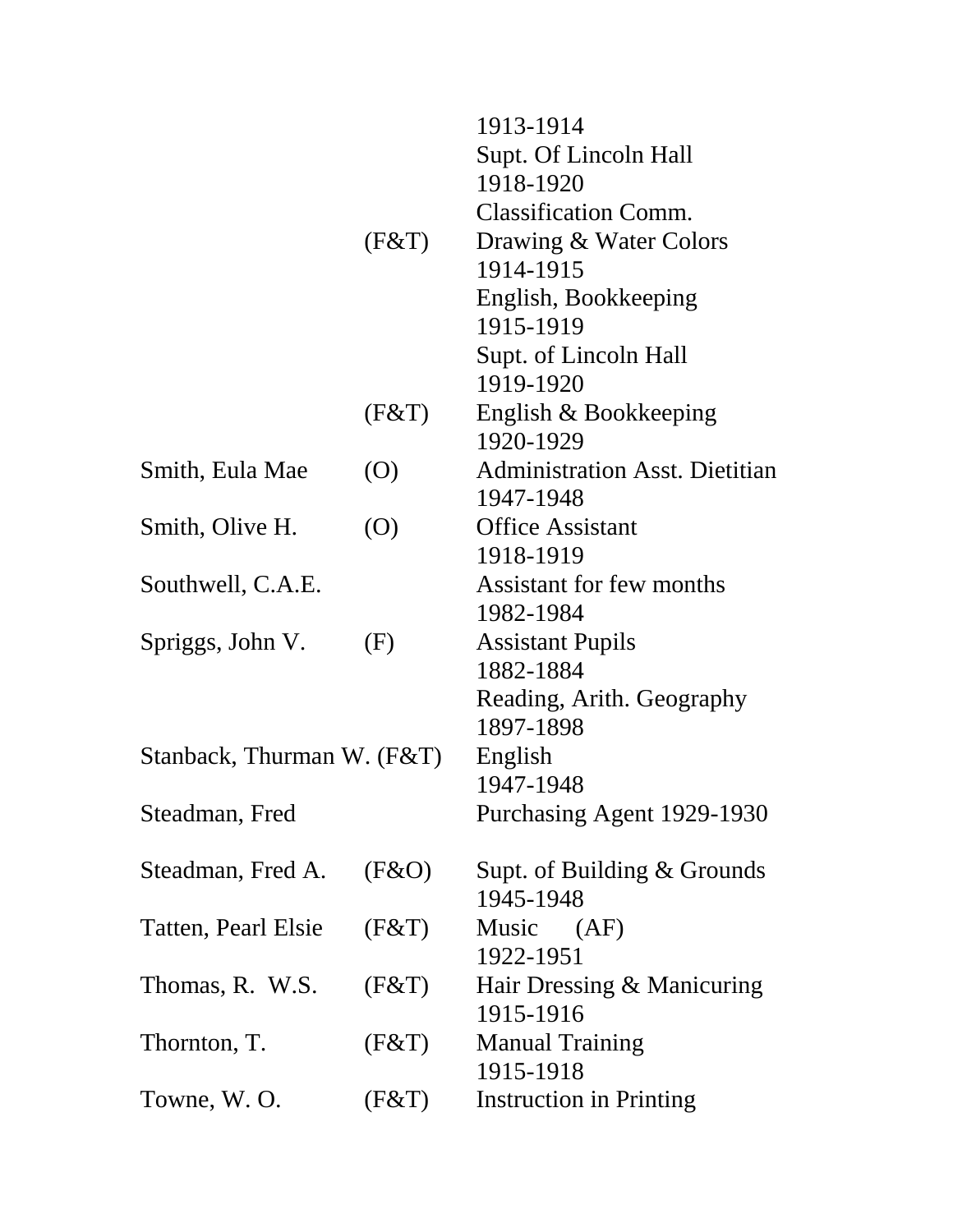| Trinkle, Thomas J.           |                   | 1903-1904<br><b>Janitor of Anthony Hall</b>     |
|------------------------------|-------------------|-------------------------------------------------|
|                              |                   | 1897-1902                                       |
| Turpin, Waters E.            | (F&T)             | English                                         |
|                              |                   | 1936-1938                                       |
| Tyrrell, Barnard             |                   | 1888-1889<br>(AF)                               |
| Terrell, Rev. L.E.           |                   | President of Storer College (AF)                |
|                              |                   | 1952-1955                                       |
| Veney, Ella                  |                   | <b>Assistant Pupils</b>                         |
|                              |                   | 1889-1891                                       |
| Walker, Roy A.               | $\left( 0\right)$ | <b>Office Assistant</b>                         |
|                              |                   | 1919-1920                                       |
| Wallace, Richard A. $(F&T)$  |                   | German, European History<br>1947-1948           |
| Washington, D.B. Mrs. (F&T)  |                   | Vocal & Instrumental Music                      |
|                              |                   | 1882-1884                                       |
| Waterman, Dexter Rev. (T)    |                   | Scripture, History. Butler's Theo.<br>1882-1884 |
| Williamson, Dorthea E. (F&T) |                   | <b>Elementary Education</b><br>1947-1948        |
| Winfield, Thalia B.          | (F&O)             | <b>Secretary to Presidengt</b><br>1947-1948     |
| Winters, H. H.               | (F & O)           | Gardening, Supt. Lincoln (AF)<br>Hall 1908-1909 |
|                              |                   | Gardening & Husbandry                           |
|                              |                   | 1913-1921                                       |
|                              |                   | Agriculture 1922-1925                           |
| Wolfe, Charles Rev.          | (F&T)             | English                                         |
|                              |                   | 1936-1940                                       |
|                              |                   | English & Librarian                             |
|                              |                   | 1941-1944                                       |